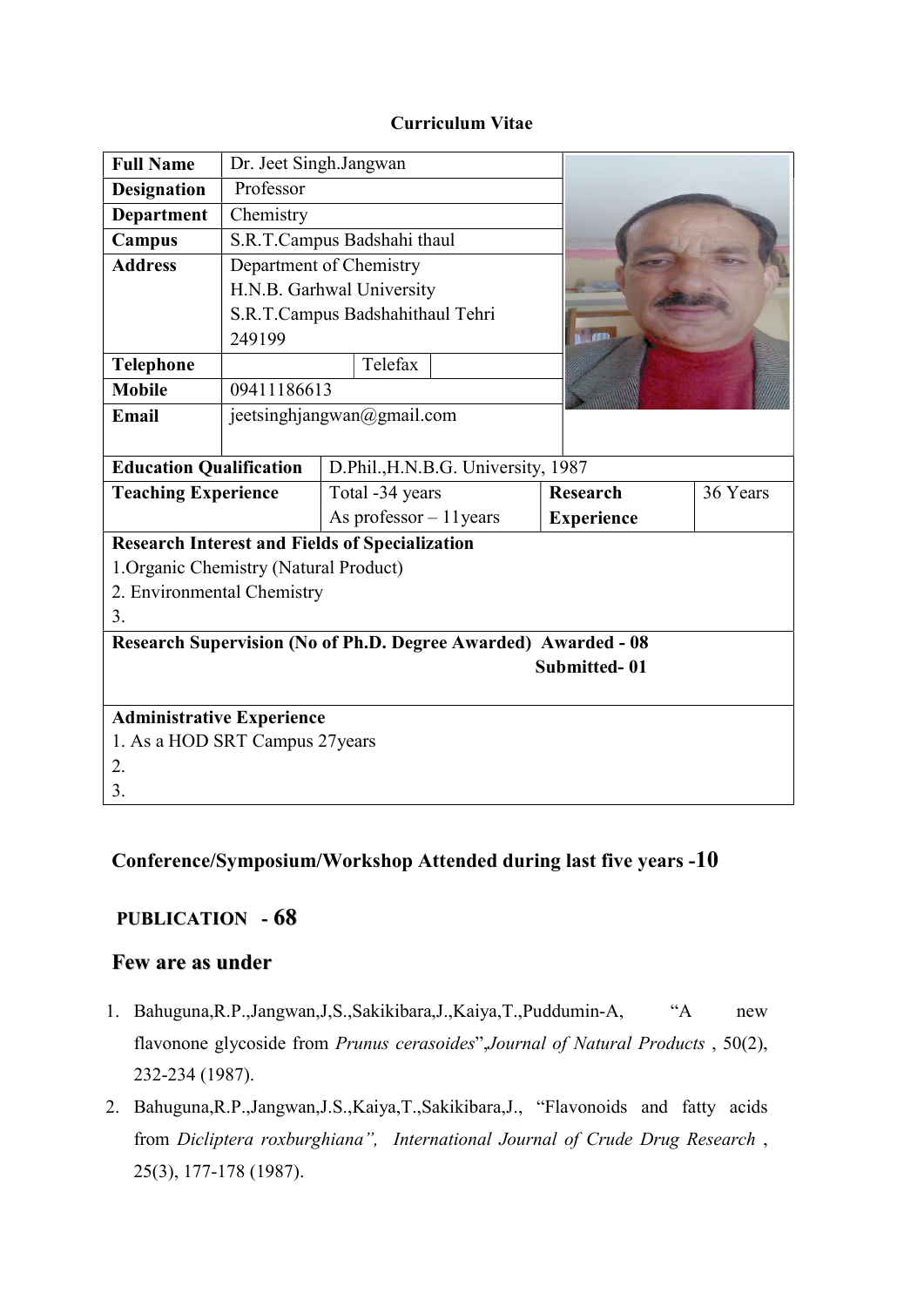- 3. Bahuguna,R.P.,Jangwan,J.S., "Chemical investigation of Prunus ceracoides," Fitoterapia, 58 (2), 140 (1987).
- 4. Bahuguna,R.P., Jangwan,J.S., Kaiya,T., Sakikibara,J, Clemantanoside-A, "A new Bisglycoside from Clematis Montana," Phytochemistry, 28(9) , 2511-2513 (1989).
- 5. Bahuguna,R.P.,Jangwan,J.S., "Constituents of Rhododendron barbatum," Journal of Natural Products , 50(50) , 309 (1989).
- 6. Jangwan,J.S., Painuly,A.M., Joshi,V.P., Chamoli,R.P.,"Chemical Composition and Antibacterial Activity of Essential Oil Rosa brunonii(L.)," Indian Perfumer, 51(3), 53-55 (2007).
- 7. Jangwan,J.S.,Tiwari,M.P."New Anti-Emetic Flavanone Glycoside from Cotoneaster affinis",Natural Product,3 (3), 187-189 (2007).
- 8. Jangwan,J.S., Dhobal,Maneesha, "New Triterpene Glycoside of Clemantis montana and their Cytotoxic Activities'', Journal of Indian Chemical Society ,85(3),313-316 (2008).
- 9. N,Semwal, Akolkar,P.,Jangwan,J.S.,"Impact of Altitudinal variation on water Quality of Glacial River with special references to river Bhagirathi in Uttarakhand, Impact" J.Sci.., Tech. 2(2), 77-90 (2008).
- 10. Jangwan,J.S.,Semwal,N., "Ionic characterstics of river Ganga ,Yamuna and their Canalsultimate level of ions in the drinking water supply''.Environmental Science An Indian Journal,4(5),242-247 (2009).
- 11. Akolkar,P.,Pratima,Gangwal,M.L.Semwal,N,Jangwan,J.S.,"Ionic Balance of Drinking Water supply in Delhi (India) with respect to raw water source of Himalayan River Ganga & Yamuna,"Research J. of Chemistry &Environment ,13(3), 90-95, (2009).
- 12. Jangwan.J.S.,Dobhal,M.,Naveen Kumar,"New Cytotoxic Saponin of Albizzia lebbeck.''Indian Journal of Chemistry, Vol.49b, 123-126 (2010).
- 13. Jangwan,J.S., Aquino,R.P., Mencherini,T. ,Singh,Raghubir "Isolation and in vitro cytotoxic activity of 11- methylixoside isolated from bark of Randia dumetroum lamk;" Herba Polonica'59(1) , (2013).
- 14. Jangwan, J.S., Singh, Raghubir, "Chemical constituents of ethanol extract of leaves and mollucicidal activity of crude extract of from Bitax trifolia linn." Herba Polonica, 59 (4), 19-31, (2013).